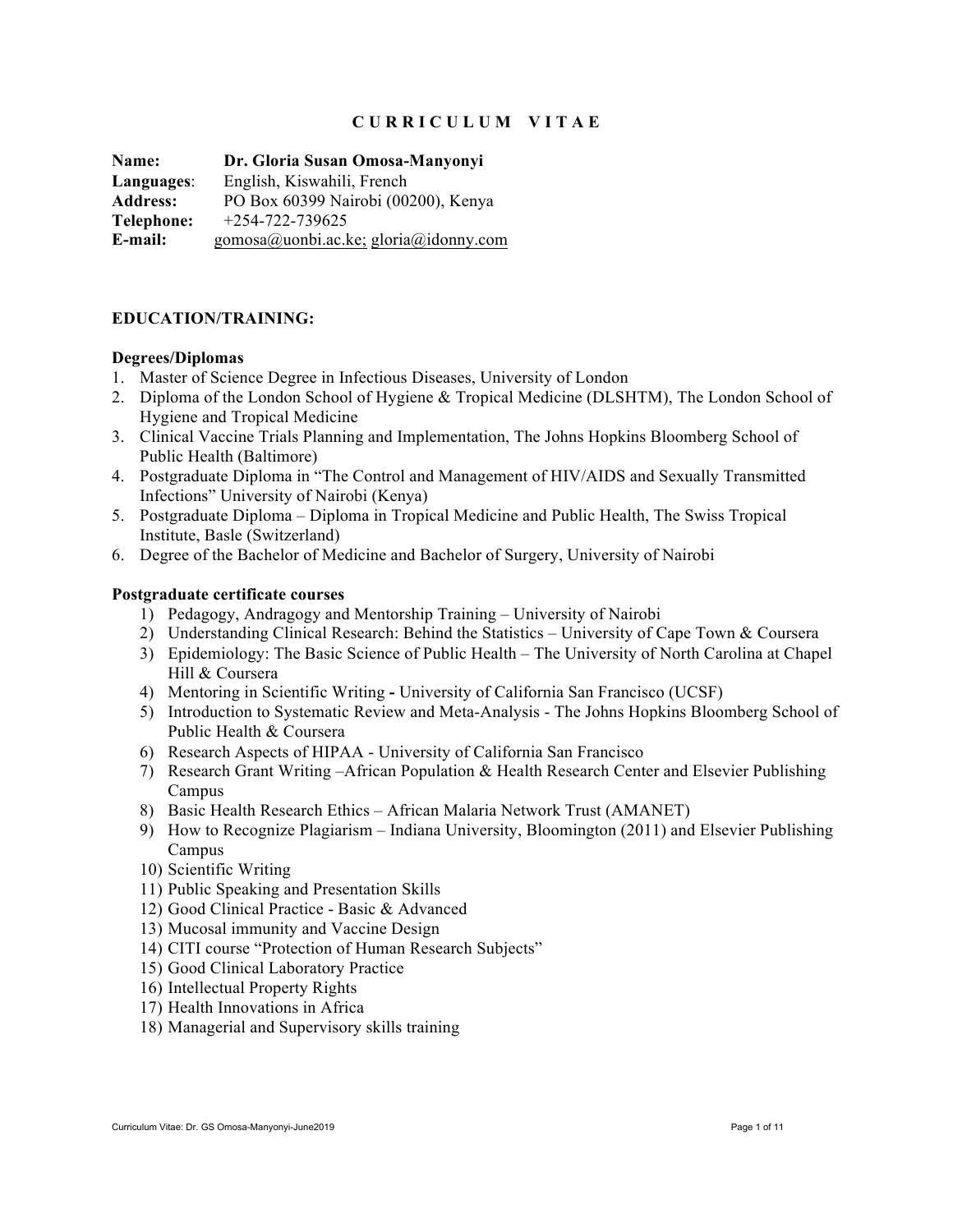# **EMPLOYMENT / WORK EXPERIENCE:**

## **1. University of Nairobi, College of Health Sciences: 2001 to date**

Lecturer and Research Physician - Department of Medical Microbiology & KAVI-Institute of Clinical Research

### **Responsibilities/Roles**

Faculty (March 2014 to date)

- a) Teaching, mentorship and supervision in Medical Microbiology undergraduate and postgraduate students of various medical fields
- b) Board Member School of Medicine Mentorship Advisory Committee

Clinical Researcher (August 2001 to date)

- c) Principal Investigator, Co-Investigator
- d) Clinical Research Management and Oversight
- e) Development of Research Protocols and Standard Operating Procedures
- f) Research Staff development, mentorship and supervision
- g) Trainer in Bioethics, Clinical Research, and Scientific writing
- h) Development of training curricula
- i) Publishing
- **2. Global Assessor –** The Royal Society of Tropical Medicine and Hygiene (ongoing)
- **3. Editorial Board Member –** East African Journal of Applied Health Monitoring and Evaluation (ongoing)
- **4. Trainer & Mentor in Scientific Manuscript Writing –** University of California San Francisco (UCSF) (ongoing)
- **5. Program Coordinator and Mentor for University of Nairobi -** The Association of Commonwealth Universities Structured Training for African Researchers (2014-2016)
- **6. Faculty/trainer -** Vienna School of Clinical Research (VSCR), Austria (2008-2012)
- **7. Medical Officer**
	- Ministry of Health Kenya, Rift Valley Provincial General Hospital
	- The Nairobi Hospital
	- Upper Hill Medical Center, Nairobi

#### **ACHIEVEMENTS:**

# **a) Principal Investigator (PI):**

- 1. Prevention of HIV transmission by improved management of recurrent vulvovaginal candidiasis: a study on vulvovaginal candidiasis, associated microbiome and vaginal self-sampling for metagenome analysis, at public health facilities in Nairobi City County, Kenya (2018 - ongoing)
- 2. Prevalence, Causative Fungi, Diagnostic And Treatment Approaches For Vulvovaginal Candidiasis, And Susceptibility Factors For Recurrent Vulvovaginal Candidiasis Among Women With Lower Genital Tract Symptoms In Nairobi City County, Kenya (2017 -ongoing)
- 3. A Phase I double-blinded, placebo-controlled, randomized trial in HIV-uninfected, healthy adult volunteers to evaluate the safety and immunogenicity of F4co adjuvanted with AS01B or AS01E administered with Ad35-GRIN (2011-2013)
- 4. Pre-screening of volunteers for potential participation in future clinical trials and observational studies (2009 - on hold)
- 5. A Prospective, Observational, Multi-Center Study to Evaluate Immunologic Markers of Exposure in HIV-Exposed Seronegative (ESN) Volunteers (2009 – 2018)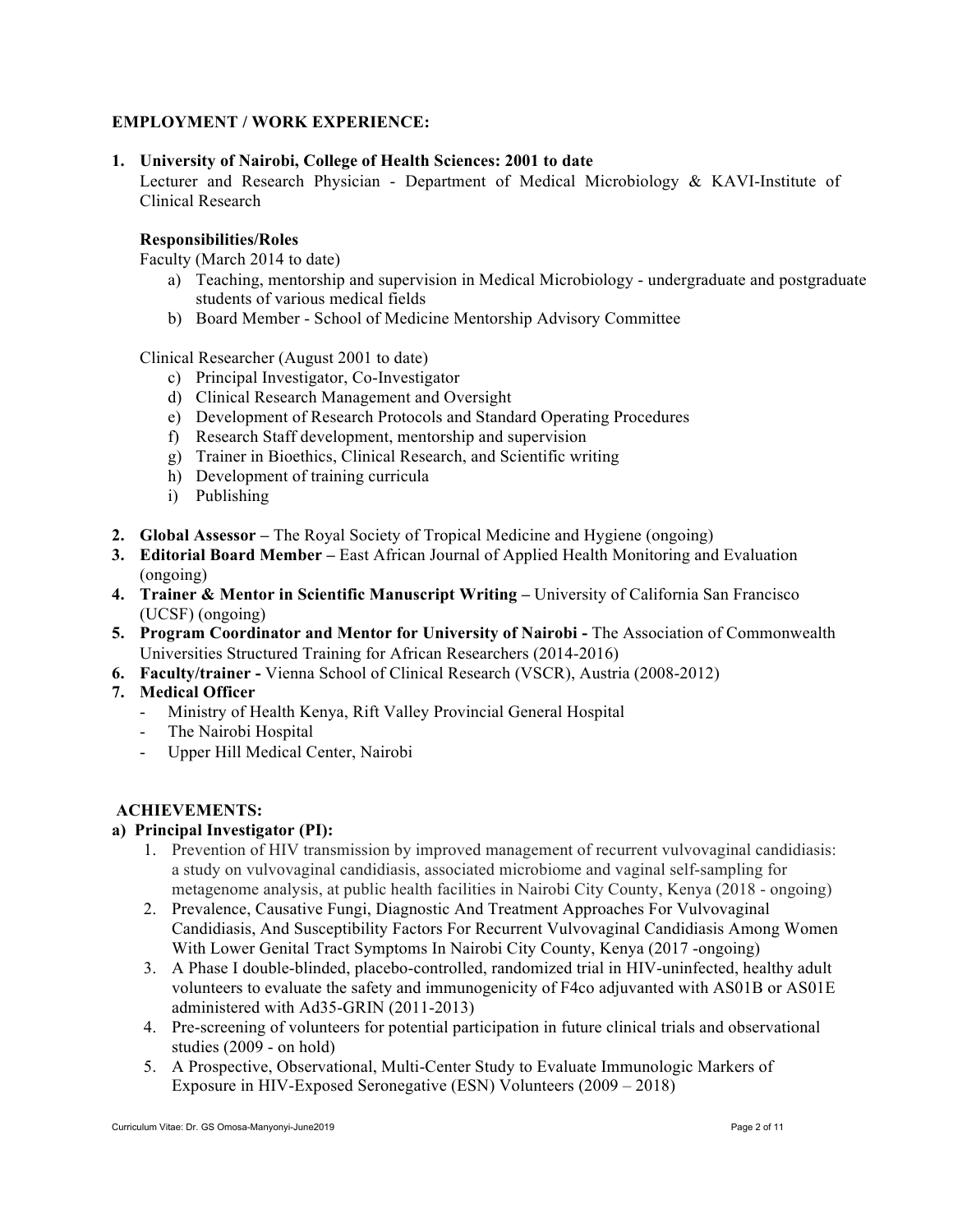## **b) Co-Investigator/ Sub-Investigator**

- 1. A Phase I double-blind, randomized, placebo-controlled, dose-escalation trial to evaluate the safety and immunogenicity of a Sendai HIV vaccine SeV-G(NP) given intra-nasally and Ad35- GRIN administered intramuscularly in prime-boost regimens in HIV-uninfected, healthy adult volunteers (2013-2015)
- 2. A Phase 3b, Randomized, Open-label Clinical Study to Demonstrate Non-inferiority in Virologic Response Rates of HIV-1 RNA Suppression <400 Copies/mL of TDF/FTC/RPV Versus TDF/FTC/EFV in First-line Antiretroviral NNRTI-based Suppressed Patients (2013-2015)
- 3. A cross-sectional study for specimen collection to characterize assays and immune responses in support of HIV vaccine trials (2011-2014)
- 4. A Prospective, Observational, Multi-Centre Study to Evaluate Vaccine-Induced Mucosal HIV-1 specific Immune Responses in Individuals Concurrently Enrolled in IAVI-Affiliated HIV Preventive Vaccine Trials (2011-2013)
- 5. A Phase I, Randomized, Placebo-Controlled, Double-Blind Trial to Evaluate the Safety and Immunogenicity of a Multiclade HIV-1 DNA Plasmid Vaccine Followed by Recombinant, Multiclade HIV-1 Adenoviral Vector Vaccine or the Multiclade HIV-1 Adenoviral Vector Vaccine Alone in Healthy Adult Volunteers not infected with HIV (2005-2007)
- 6. Long Term Follow-up of study participants from IAVI sponsored Clinical trials with HIV candidate vaccines (2007-2014)
- 7. A Prospective, Observational, Multi-Center Study to Evaluate Clinical, Laboratory, Immunologic and Viral Markers of Disease Progression in Recently HIV-Infected Volunteers from IAVI Affiliated Clinical Trials
- 8. Nutrition and HIV progression
- 9. A cross-sectional study to screen for and generate broadly neutralizing monoclonal antibodies from HIV infected individuals
- 10. The Effect of Malaria Episodes on the Progression of CD4 Count in Women with Early HIV Infection in Rural Kenya
- 11. A Randomized, Placebo-Controlled, Dosage-Escalating Phase 2A Study, Double-Blinded with Respect to Assignment to either Vaccine or Placebo, to Evaluate the Safety and Immunogenicity of a DNA HIV-1 Vaccine Administered Intramuscularly followed by an MVA HIV-1 Vaccine Administered at Three Different Dosage Levels and by Three Different Routes to HIV-Uninfected, Healthy, Volunteers.(2003-2005)
- 12. HIV Transmission Knowledge and Predictors in Rural Kenya
- 13. A cross sectional, observational study to establish clinical laboratory reference ranges in adults at multiple sites in Africa (2004)
- 14. A double-blind, randomized, placebo-controlled phase 1 trial to evaluate the safety and immunogenicity of an HIV clade A plasmid DNA (DNA.HIVA) vaccine delivered intramuscularly in healthy HIV negative volunteers (2001-2002)
- 15. A double-blind, randomised, placebo-controlled phase 1 trial to evaluate the safety and immunogenicity of a candidate HIV-1 clade A MVA-based vaccine delivered intra-dermally in healthy HIV negative volunteers (2002-2005)
- 16. An open label phase I trial to evaluate the safety and immunogenicity of a candidate HIV-1 clade A MVA-based vaccine, MVA.HIVA, delivered intra-dermally in healthy HIV negative adult volunteers previously vaccinated (primed) with pTHr.HIVA vaccine (protocol KAVI-ICR-I-DIM) (2003-2004)

## **c) Other achievements**

**1.** Session Chair (The Status of HIV Research: Vaccines or Cure) – Maisha HIV and AIDS Conference, Nairobi; 2019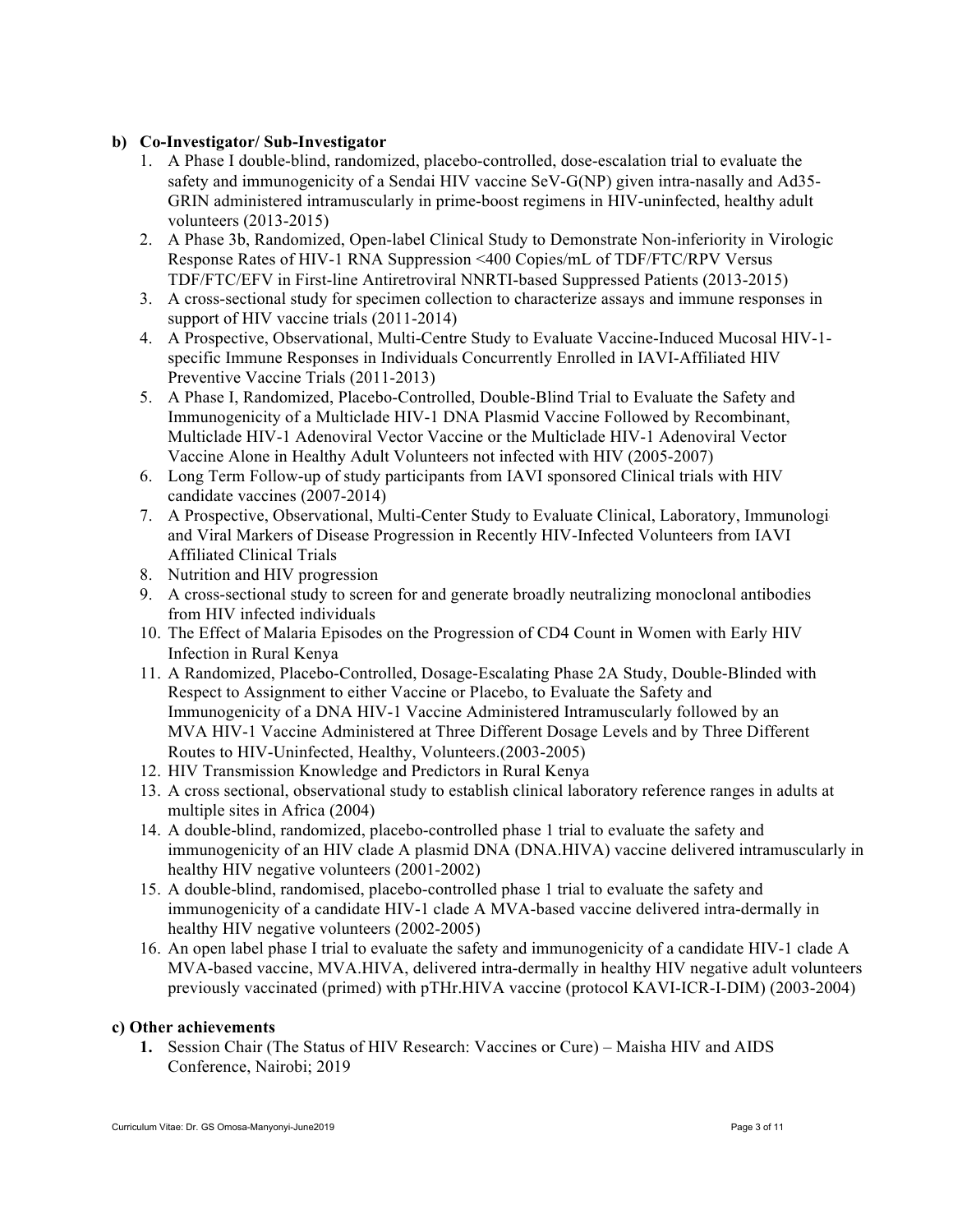- **2.** Project team member: Strengthening Research Ethics Review and Oversight in Kenya (STReK) grant by the European and Developing Countries Clinical Trials Partnership (EDCTP)
- 3. Session Chair HIV Research for Prevention (R4P) Conference, Cape Town SA; October 2014

## **d) PUBLICATIONS**

**https://scholar.google.com/citations?user=aGIr7IQAAAAJ&hl=en**

- 1. Clara A. Agutu, Caroline J. Ngetsa, Matt A. Price, Tobias Rinke de Wit, **Gloria Omosa-Manyonyi**, Eduard J. Sanders, Susan M. Graham. Systematic review of the performance and clinical utility of point of care HIV-1 RNA testing for diagnosis and care. PLoS – In press
- 2. Nyasani DK, Mutua GN, Sajabi RM, Ng'ang'a JW, Gachie JN, Maina AM, Lunani LL, Anzala AO, Price MA, & **Manyonyi GO**. *Reported willingness to participate in a hypothetical HIV vaccine trial and its translation to actual participation among healthy adults-Experience from Kenya.* PLoS One, 2018. **13**(11): p. e0206656
- 3. Lunani, L.L., A. Abaasa, and **G. Omosa-Manyonyi,** *Prevalence and Factors Associated with Contraceptive Use Among Kenyan Women Aged 15-49 Years.* AIDS Behav, 2018. **22**(Suppl 1): p. 125-130.
- 4. Irene Podolak, Caroline Kisia, **Gloria Omosa-Manyonyi,** and Jarold Cosby. *Using a multimethod approach to develop implementation strategies for a cervical self-sampling program in Kenya.* BMC Health Serv Res, 2017. **17**(1): p. 222.
- 5. Julien Nyombayire, Omu Anzala, Brian Gazzard, Etienne Karita, Philip Bergin, Peter Hayes, Jakub Kopycinski, **Gloria Omosa-Manyonyi,** Akil Jackson, Jean Bizimana, Bashir Farah, Eddy Sayeed, Christopher Parks, Makoto Inoue, Takashi Hironaka, Hiroto Hara, Tsugumine Shu, Tetsuro Matano, Len Dally, Burc Barin, Harriet Park, Jill Gilmour, Angela Lombardo, Jean-Louis Excler, Patricia Fast, Dagna Laufer, Josephine Cox, and the S001 Study Team. First-in-Human Evaluation of the Safety and Immunogenicity of a Replicating Intranasally Administered Sendai HIV-1 Gag Vaccine: Induction of Potent T-cell or Antibody Responses in Prime-Boost Regimens. J Infect Dis. 2017 Jan 1;215(1):95-104. doi: 10.1093/infdis/jiw500
- 6. Elizabeth Wahome, Caroline Ngetsa, John Mwambi, Huub C Gelderblom, **Gloria Omosa Manyonyi**, Murugi Micheni, Amin Hassan, Matt A. Price, Susan M. Graham, Eduard J. Sanders. Hepatitis B virus incidence and risk factors among HIV-1 negative MSM in Kenya. Open Forum Infectious Diseases, December 2016 DOI: 10.1093/ofid/ofw253
- 7. Bergin, Phil PhD; Langat, Robert BSc; **Omosa-Manyonyi, Gloria MD;** Farah, Bashir BSc; Ouattara, Gina MD; Park, Harriet MPH; Coutinho, Helen BSc; Laufer, Dagna MD; Fast, Pat MD; Verlinde, Carl MSc; Bizimana, Jean MSc; Umviligihozo, Gisele MSc; Nyombayire, Julien MD; Ingabire, Rosine MD; Kuldanek, Kristin BSc; Cox, Josephine PhD; McMorrow, Martin MBa; Fidler, Sarah MBBS/PhD; Karita, Etienne MD; Gilmour, Jill PhD; Anzala, Omu MD. Assessment of anti-HIV-1 antibodies in Oral and Nasal Compartments of Volunteers from Three different Populations. JAIDS Journal of Acquired Immune Deficiency Syndromes: (2016) doi:10.1097/QAI.0000000000001094
- 8. Mayanja Y, Mukose AD, Nakubulwa S, **Omosa-Manyonyi G,** Kamali A, Guwatudde D (2016) Acceptance of Treatment of Sexually Transmitted Infections for Stable Sexual Partners by Female Sex Workers in Kampala, Uganda. PLoS ONE 11(5): e0155383. doi:10.1371/journal.pone.0155383
- 9. **Omosa-Manyonyi, G**., J. Mpendo, E. Ruzagira, W. Kilembe, E. Chomba, F. Roman, P. Bourguignon, M. Koutsoukos, A. Collard, G. Voss, D. Laufer, G. Stevens, P. Hayes, L. Clark, E. Cormier, L. Dally, B. Barin, J. Ackland, K. Syvertsen, D. Zachariah, K. Anas, E. Sayeed, A. Lombardo, J. Gilmour, J. Cox, P. Fast and F. Priddy. "A Phase I Double Blind, Placebo-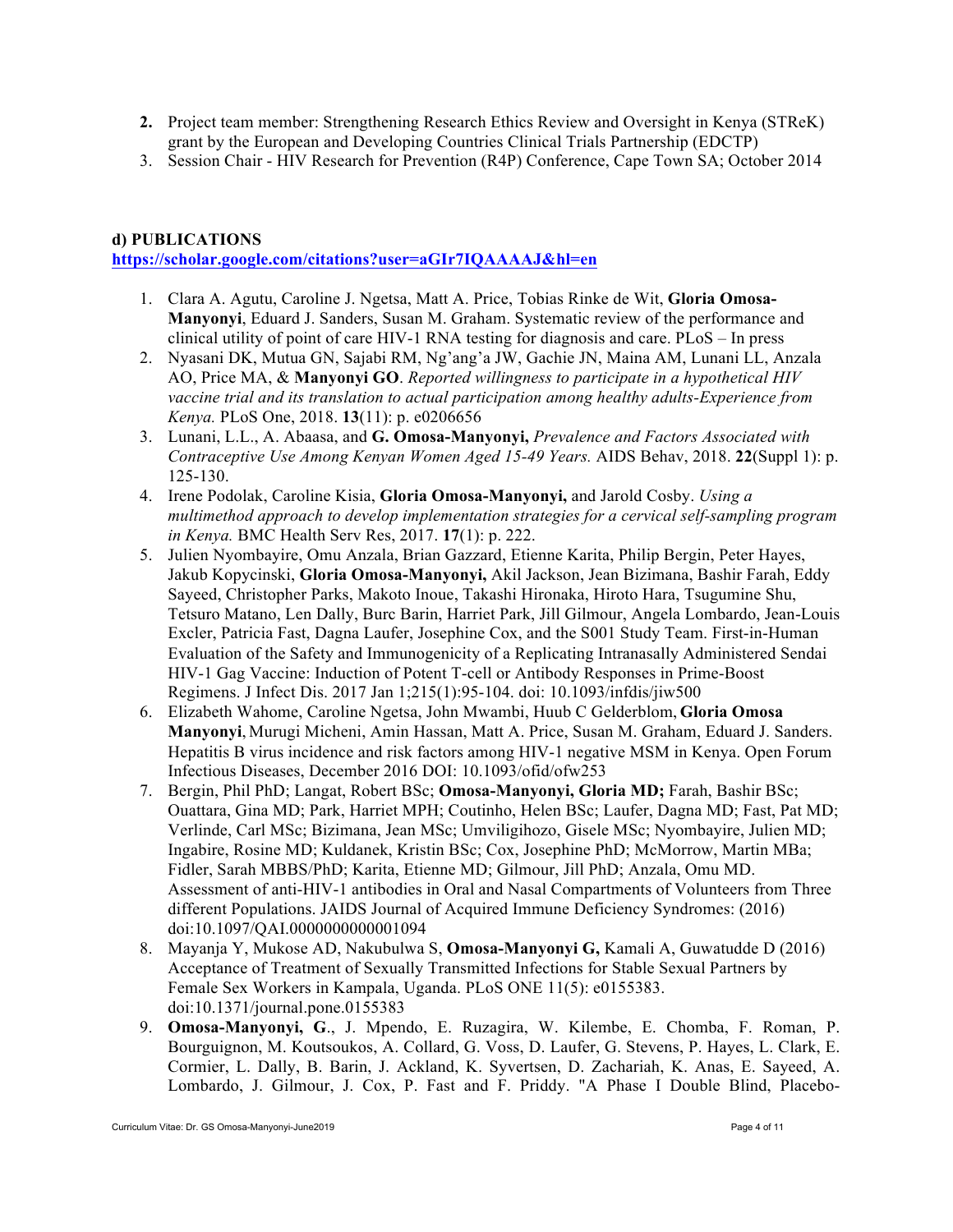Controlled, Randomized Study of the Safety and Immunogenicity of an Adjuvanted Hiv-1 Gag-Pol-Nef Fusion Protein and Adenovirus 35 Gag-Rt-Int-Nef Vaccine in Healthy Hiv-Uninfected African Adults." *PLoS One* 10, no. 5 (2015): e0125954.

- 10. **Manyonyi, G**., Jaoko, W., Bhatt, K., Langat, S., Mutua, G., Farah, B., Nyange, J., Olenja, J., Oyugi, J., Wakasiaka, S., Khaniri, M., Fowke, K., Kaul, R., & Anzala, O. (2014). Enhancing capacity of research ethics review committees in developing countries: The Kenyan example.*South African Journal Of Bioethics And Law, 7*(2), 59-63. doi:10.7196/sajbl.308
- 11. **Omosa-Manyonyi, G**., H. Park, G. Mutua, B. Farah, P. J. Bergin, D. Laufer, J. Lehrman, K. Chinyenze, B. Barin, P. Fast, J. Gilmour and O. Anzala. "Acceptability and Feasibility of Repeated Mucosal Specimen Collection in Clinical Trial Participants in Kenya." *PLoS One* 9, no. 10 (2014): e110228.
- 12. **Omosa-Manyonyi, G**., R. Langat, E. Mutisya, H. Park, P. Bergin, B. Farah, H. Ogutu, S. Ogola, G. Ouattara, J. Indangasi, R. Ndambuki, P. Fast, D. Laufer, F. Priddy and O. Anzala. "Implementation of a Training Program to Standardize Mucosal Sample Collection and Processing at Multiple Laboratories in Eastern Africa." *AIDS Res Hum Retroviruses* 30 Suppl 1, (2014): A236-7.
- 13. Hayes, P., N. Fernandez, **G. Omosa-Manyonyi**, J. Mpendo, E. Karita, E. Ruzagira, W. Kilembe, G. Mutua, O. Anzala, F. Roman, P. Bourguignon, B. Barin, J. Eldridge, M. Egan, D. Hannaman, C. Schmidt, P. Fast, F. Priddy, J. Cox and J. Gilmour. "Assessment of Viral Inhibition Activity in Low Seroprevalent Adenovirus-35 Vectored Hiv Vaccines+/- Adjuvanted Protein or Electroporated DNA." *AIDS Res Hum Retroviruses* 30 Suppl 1, (2014): A188.
- 14. Karita, E., O. Anzala, B. Gazzard, P. Bergin, J. Nyombayire, **G. Omosa**, A. Jackson, R. Ingabire, G. Ouattara, H. Park, A. Gumbe, K. Chinyenze, S. Welsh, C. Verlinde, L. Clark, P. Chetty, M. Booley, J. Bizimana, B. Farah, P. Hayes, D. Zachariah, K. Syvertsen, M. F. Lim, L. Dally, B. Barin, M. Inoue, H. Hara, T. Hironaka, T. Shu, M. Hasegawa, T. Matano, E. Sayeed, C. Parks, J. Ackland, P. M. Fast, J. Gilmour, J. H. Cox, A. Lombardo and D. Laufer. "Clinical Safety and Immunogenicity of Two Hiv Vaccines Sev-G (Np) and Ad35-Grin in Hiv-Uninfected, Healthy Adult Volunteers." *AIDS Res Hum Retroviruses* 30 Suppl 1, (2014): A85.
- 15. Mutua, G., L. Mutengu, J. Mpendo, W. Kilembe, **G. Omosa-Manyonyi,** E. Ruzagira, E. Karita, L. Page-Shipp, G. Gray, L. G. Bekker, B. Barin, D. Laufer, C. Schmidt and F. Priddy. "Major Negative Social Impacts Are Rare in Phase 1 Hiv Vaccine Trials in Africa.*AIDS Res Hum Retroviruses* 30 Suppl 1, (2014): A190-1
- 16. Bayingana, R., G. Mutua, J. Mpendo, W. Kilembe, **G. Omosa-Manyonyi**, E. Ruzagirwa, L. Page-Shipp, G. Gray, L. G. Bekker, L. Baden, P. Hayes, L. Dally, C. Schmidt, D. Laufer, F. Priddy, P. Fast, J. Gilmour and J. Cox. "Overweight Bmi and Alcohol Use Are Associated with Immune Responses in Phase I Hiv Vaccine Trials." *AIDS Res Hum Retroviruses* 30 Suppl 1, (2014): A186-7.
- 17. Bergin, P., R. Langat, B. Farah, S. Ogola, **G. Omosa-Manyonyi, G**. Mutua, G. Outtara, H. Park, J. Lehrman, I. Mwangi, H. Coutinho, P. Chetty, M. McMorrow, J. Cox, P. Fast, D. Laufer, J. Gilmour and O. Anzala. "Detection of Vaccine Induced Mucosal Antibodies in Phase I Hiv Preventative Vaccine Trials." *AIDS Res Hum Retroviruses* 30 Suppl 1, (2014): A187.
- 18. Schmidt, C., W. Jaoko, **G. Omosa-Manyonyi**, P. Kaleebu, J. Mpendo, A. Nanvubya, E. Karita, R. Bayingana, L. G. Bekker, E. Chomba, W. Kilembe, M. Nchabeleng, J. Nyombayire, G. Stevens, P. Chetty, J. Lehrman, J. Cox, S. Allen, L. Dally, C. Smith and P. E. Fast. "Long-Term Follow-up of Study Participants from Prophylactic Hiv Vaccine Clinical Trials in Africa." *Hum Vaccin Immunother* 10, no. 3 (2014): 714-23.
- 19. Hong, S. Y., K. M. Hendricks, C. Wanke, **G. Omosa**, S. Patta, B. Mwero, I. Mjomba, J. Queenan and M. Mwamburi. "Development of a Nutrient-Dense Food Supplement for Hiv-Infected Women in Rural Kenya Using Qualitative and Quantitative Research Methods." *Public Health Nutr* 16, no. 4 (2013): 721-9.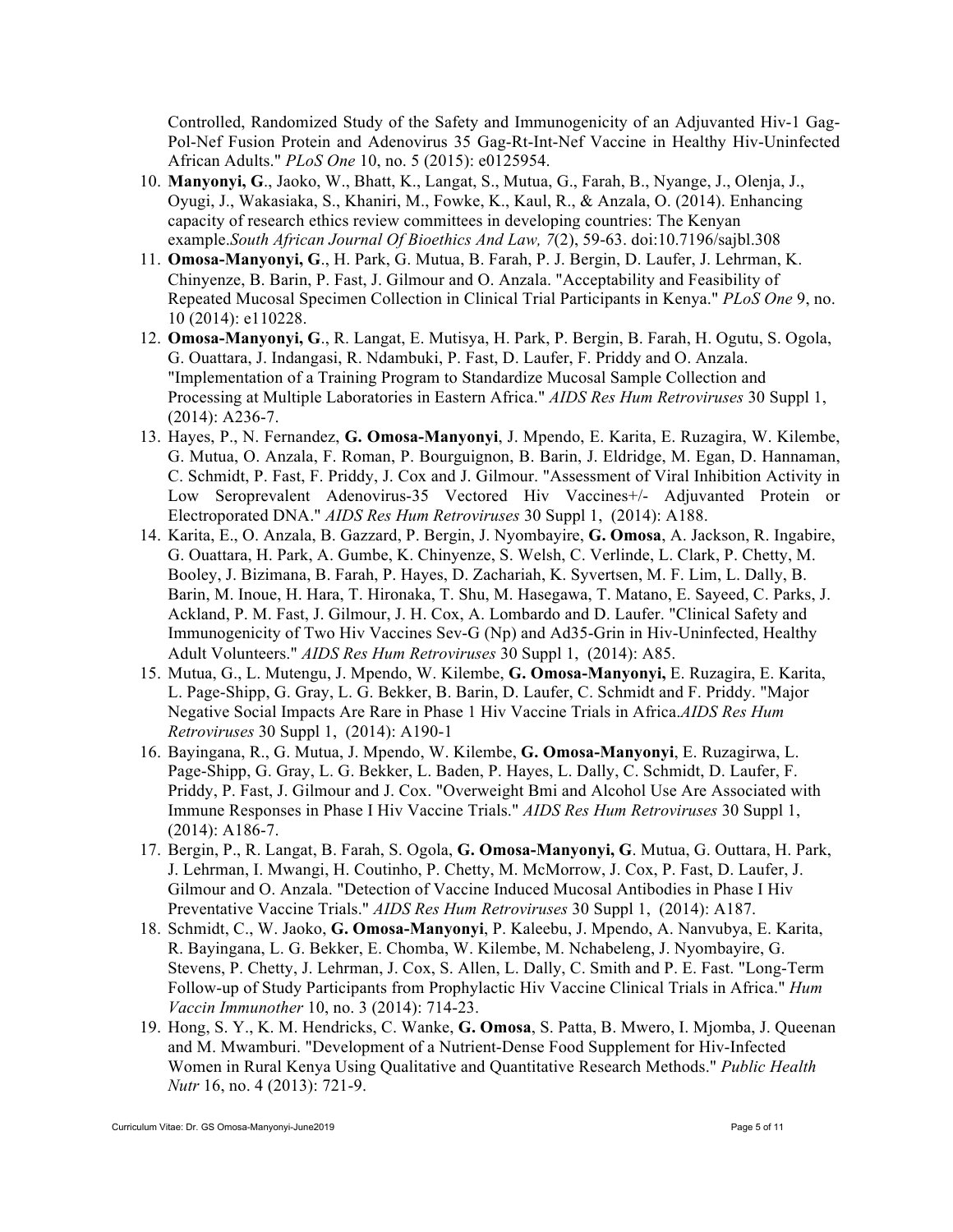- 20. Gaudensia Mutua, **Gloria Omosa**, Harriet Park, Phil Bergin, Dagna Laufer, Pauli Amornkul, Jennifer Lehrman, Pat Fast, Jill Gilmour, Omu Anzala, Bashir Farah. Uptake and tolerability of repeated mucosal specimen collection in two Phase 1 AIDS preventive vaccine trials in Kenya. Retrovirology 2012 9(Suppl 2) p122.
- 21. Hong, S. Y., D. Thompson, C. Wanke, **G. Omosa,** M. R. Jordan, A. M. Tang, S. Patta, B. Mwero, I. Mjomba and M. Mwamburi. "Knowledge of Hiv Transmission and Associated Factors among Hiv-Positive and Hiv-Negative Patients in Rural Kenya." *J AIDS Clin Res* 3, no. 7 (2012)
- 22. **Omosa-Manyonyi GS**, Jaoko W, Anzala O, Ogutu H, Wakasiaka S, et al. (2011) Reasons for Ineligibility in Phase 1 and 2A HIV Vaccine Clinical Trials at Kenya Aids Vaccine Initiative (KAVI), Kenya. PLoS ONE January 21, 2011 6(1): e14580. doi:10.1371/journal.pone.0014580
- 23. Walter Jaoko, Etienne Karita, Kayitesi Kayitenkore, **Gloria Omosa-Manyonyi**, Susan Allen, Soe Than, Elizabeth M. Adams, Barney S. Graham, Richard A. Koup, Robert T. Bailer, Carol Smith, Len Dally, Bashir Farah, Omu Anzala, Claude M. Muvunyi, Jean Bizimana, Tony Tarragona-Fiol, Philip J. Bergin, Peter Hayes, Martin Ho, Kelley Loughran, Wendy Komaroff, Gwynneth Stevens, Helen Thomson, Mark J. Boaz, Josephine H. Cox, Claudia Schmidt, Jill Gilmour, Gary J. Nabel, Patricia Fast, Job Bwayo. Safety and Immunogenicity Study of Multiclade HIV-1 Adenoviral Vector Vaccine Alone or as Boost following a Multiclade HIV-1 DNA Vaccine in Africa *PLoS ONE* September 21, 2010 Volume 5 Issue 9 e12873
- 24. Etienne Karita, Nzeera Ketter, Matt A. Price, Kayitesi Kayitenkore, Pontiano Kaleebu, Annet Nanvubya, Omu Anzala, Walter Jaoko, Gaudensia Mutua, Eugene Ruzagira, Joseph Mulenga, Eduard J. Sanders, Mary Mwangome, Susan Allen, Agnes Bwanika, Ubaldo Bahemuka, Ken Awuondo, **Gloria Omosa**, Bashir Farah, Pauli Amornkul, Josephine Birungi, Sarah Yates, Lisa Stoll-Johnson, Jill Gilmour, Gwynn Stevens, Erin Shutes, Olivier Manigart, Peter Hughes, Len Dally, Janet Scott, Wendy Stevens, Pat Fast, Anatoli Kamali. CLSI-Derived Hematology and Biochemistry Reference Intervals for Healthy Adults in Eastern and Southern Africa *PLoS ONE* Feb 6, 2009 4(2): e4401
- 25. Jaoko WG, Ogutu H, Wakasiaka S, Malogo R, Ndambuki R, Nyange J, **Omosa GM,** Fast P, Schmidt C, Verlinde C, Smith C, Bhatt K, Ndinya-Achola J & Anzala OA. Pregnancy rates among female participants in phase I and phase IIA AIDS vaccine clinical trials in Kenya. East African Medical Journal Vol. 86 No. 9 September 2009
- 26. Walter Jaoko, Frederick N. Nakwagala, Omu Anzala, **Gloria Omosa Manyonyi**, Josephine Birungi, Annet Nanvubya, Farah Bashir, Kirana Bhatt, Hilda Ogutu, Sabina Wakasiaka, Lucy Matu,1, Wambui Waruingi , Jane Odada, Micah Oyaro, Jackton Indangasi, Jeckonia Ndinya-Achola, Carol Konde, Emmanuel Mugisha, Patricia Fast , Claudia Schmidt, Jill Gilmour, Tony Tarragona, Carol Smith, Burc Barin, Len Dally , Bruce Johnson, Andrew Muluubya, Leslie Nielsen, Peter Hayes, Mark Boaz, Peter Hughes, Tom´aˇs Hanke, Andrew McMichael, Job Bwayo, Pontiano Kaleebu. Safety and immunogenicity of recombinant low-dosage HIV-1 A vaccine candidates vectored by plasmid pTHr DNA or modified vaccinia virus Ankara (MVA) in humans in East Africa *Vaccine* 2008 May 26, 2788— 2795
- 27. Barry S Peters, Walter Jaoko, Eftyhia Vardas, George Panayotakopoulos, Patricia Fast, Claudia Schmidt, Jill Gilmour, Mampedi Bogoshi, **Gloria Omosa-Manyonyi**, Len Dally, Bashir Farah, Tony Tarragona, Pierre-Alexandre Bart, Andrew Robinson, Colleen Pieterse, Wendy Stevens, Richard Thomas, Burc Barin, Andrew J. McMichael, James A. McIntyre, Giuseppe Pantaleo, Tomas Hanke, Job Bwayo. Studies of a prophylactic HIV-1 vaccine candidate based on modified vaccinia virus Ankara (MVA) with and without DNA priming: effects of dosage and route on safety and immunogenicity *Vaccine*. 2007 Mar 1;25(11):2120-7
- 28. Kenya National Guidelines for Research and Development of HIV/AIDS Vaccines. Republic of Kenya, Ministry of Health. March 2005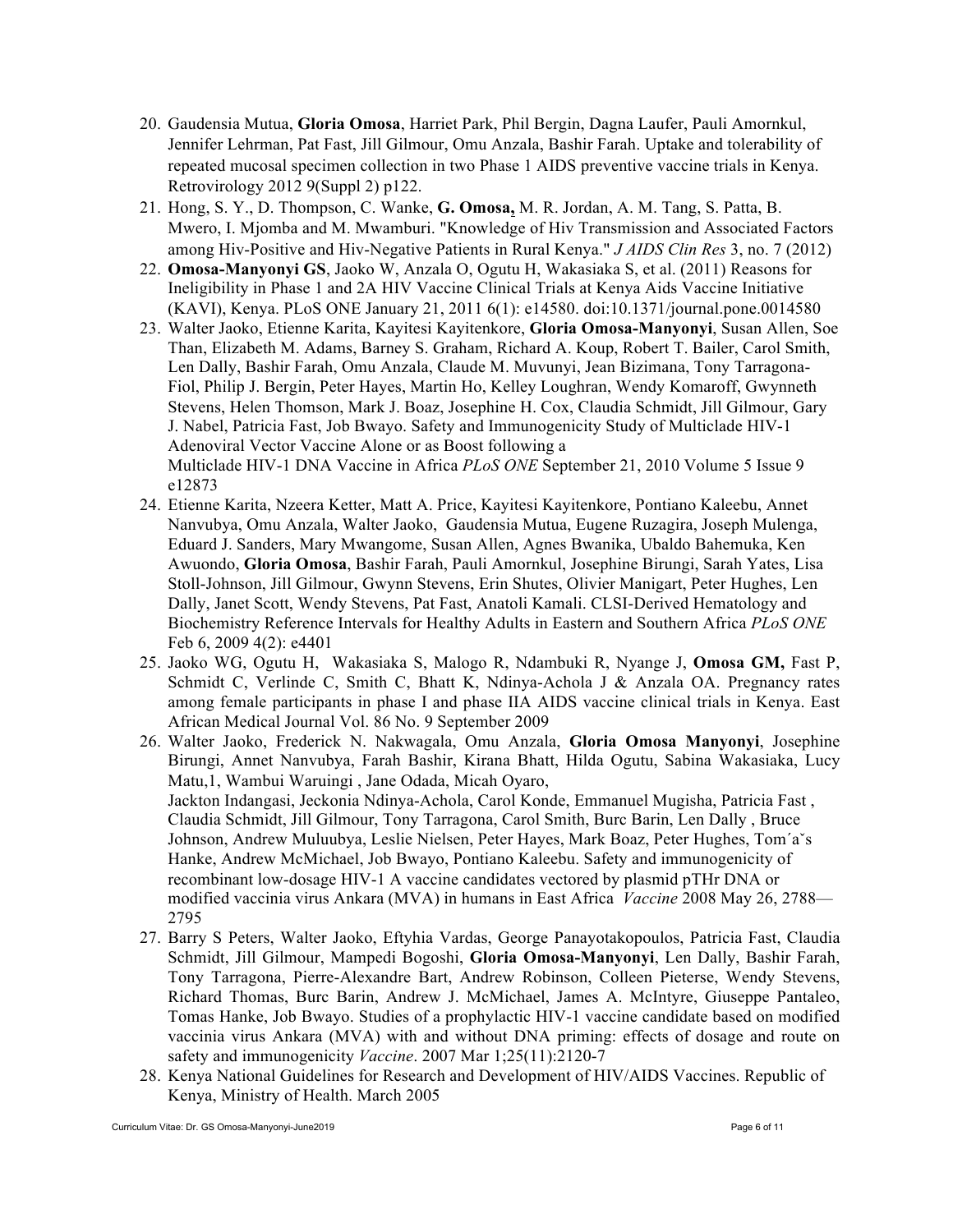- 29. Sabina Wakasiaka, Job Bwayo, Jeckonia Ndinya-Achola, **Gloria Omosa**, Walter Jaoko, Wambui Waruingi & Hilda Ogutu (2004). Kenya AIDS Vaccine Initiative HIV Vaccine Peer Leaders' Training Manual
- *30. Project dissertation, MSc. Infectious Diseases, University of London 2006*  Analysis of the distribution of CD4 and CD8 T- cell counts, hematology and clinical chemistry parameters of a group of healthy Kenyans and comparing these to existing reference ranges.

## **d) Conference papers**

- 1. Vulvovaginal Candidiasis: Prevalence And Management At Health Facilities Of Nairobi City County, Kenya. **Omosa-Manyonyi G**, van der Ven A, ten Oever J, Koyio L, MG Netea. Poster presentation at the Infectious Diseases Society of Kenya Conference 17-18 June 2019
- 2. Julien Nyombayire, Omu Anzala, Brian Gazzard, Etienne Karita, Phil Bergin, Peter Hayes, Jakub T Kopycinski, **Gloria Omosa**, Akil Jackson, Jean Bizimana, Bashir Farah, Eddy Sayeed, Christopher Parks, Makoto Inoue, Jill Gilmour, Angela Lombardo, Patricia E Fast. Recombinant Sendai Vaccine Delivered Mucosally Induces Gag-specific Functional T-cells or Antibody Responses in Prime-boost Regimens in Humans. HIV Research for Prevention 2016 Conference, Chicago (17-21 October 2016), Poster presentation
- 3. Price, Lindan, Mandel, Brickley, Sehgal, McFarland, Hills, Cox, Miranda, Machekano, **Omosa**, Asiki, YanITAPS/IAVI: Mentorship and Training in Scientific Writing on HIV Prevention Research in Low- and Middle-Income Countries. HIV Research for Prevention 2016 Conference, Chicago (17-21 October 2016), Poster presentation
- 4. Paul Kitandwe, Bashir Farrah, Jean Bizimana, Etienne Karita, Gaudensia Mutua, Juliet Mpendo, **Gloria Omosa-Manyonyi**, Linda-Gail Bekker, Glenda Gray, Lindsey R. Baden, Jennifer Lehrman, Dagna S. Laufer, Francois Roman, Burc Barin, Claudia Schmidt, Josephine H. Cox, Patricia Fast, Frances Priddy, Huub C Gelderblom and the B002, B003/IPCAVD004/HVTN091 and B004 Study Groups. Vaccine Induced Seropositivity among Recipients of Adenovirus Serotype 35 Vectored HIV-1 Vaccines. HIV Research for Prevention 2016 Conference, Chicago (17-21 October 2016), Poster presentation
- 5. Laura Lunani, **Gloria Omosa-Manyonyi**, Andrew Abaasa. Determinants of Contraceptive Use among Kenyan Women. HIV Research for Prevention 2016 Conference, Chicago (17-21 October 2014), Poster presentation
- 6. Nyasani D, Mutua G, Sajabi R, Ng'ang'a J, Gachie J, Maina A, Lunani L, & **Omosa G**. Can a banking protocol only be used to recruit volunteers into an HIV vaccine clinical trial? KAVI- ICR Kangemi site experience. HIV Research for Prevention 2016 Conference, Chicago (17-21 October 2016), Poster presentation
- 7. **Omosa-Manyonyi, G**., R. Langat, E. Mutisya, H. Park, P. Bergin, B. Farah, H. Ogutu, S. Ogola, G. Ouattara, J. Indangasi, R. Ndambuki, P. Fast, D. Laufer, F. Priddy and O. Anzala. "Implementation of a Training Program to Standardize Mucosal Sample Collection and Processing at Multiple Laboratories in Eastern Africa." HIV Research for Prevention 2014 Conference, Cape Town South Africa (28 – 31 October 2014), Poster presentation, P40.23
- 8. Karita, E., O. Anzala, B. Gazzard, P. Bergin, J. Nyombayire, **G. Omosa**, A. Jackson, R. Ingabire, G. Ouattara, H. Park, A. Gumbe, K. Chinyenze, S. Welsh, C. Verlinde, L. Clark, P. Chetty, M. Booley, J. Bizimana, B. Farah, P. Hayes, D. Zachariah, K. Syvertsen, M. F. Lim, L. Dally, B. Barin, M. Inoue, H. Hara, T. Hironaka, T. Shu, M. Hasegawa, T. Matano, E. Sayeed, C. Parks, J. Ackland, P. M. Fast, J. Gilmour, J. H. Cox, A. Lombardo and D. Laufer. "Clinical Safety and Immunogenicity of Two Hiv Vaccines Sev-G (Np) and Ad35-Grin in Hiv-Uninfected, Healthy Adult Volunteers." HIV Research for Prevention 2014 Conference, Cape Town South Africa (28 – 31 October 2014), Oral presentation
- 9. **G Omosa-Manyonyi**, B Farah, P Bergin, O Anzala, J Gilmour, G Ouattara, G Mutua, J Lehrman, H Ogutu, S Ogola, C Verlinde, R Ndambuki, E Mutisya, K Chinyenze, J Nyange, R Langat, D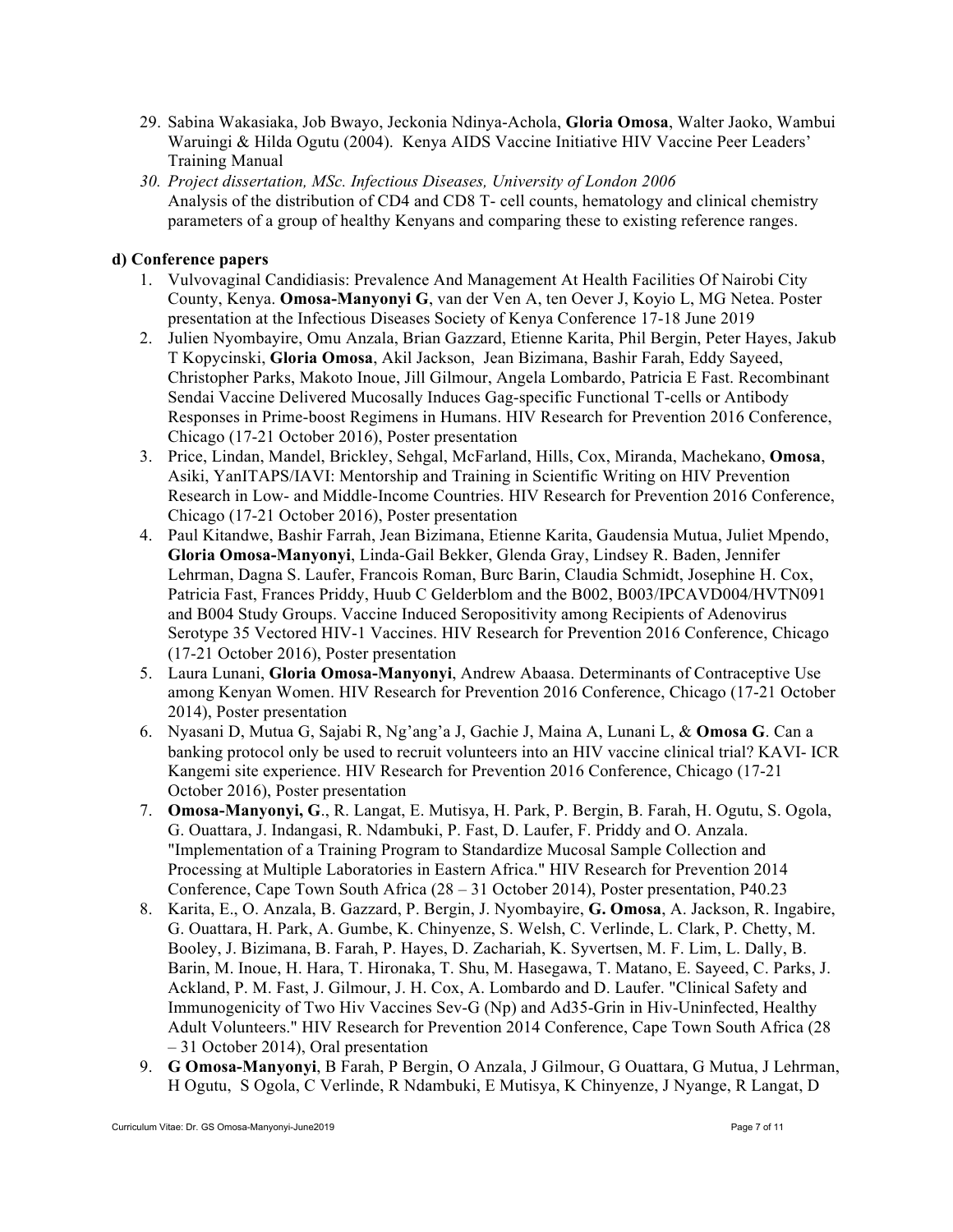Laufer, H Park, P Fast. "Mucosal specimen collection, processing and assay - Experience from a resource-limited setting in Kenya". AIDS Vaccine 2013 Conference, Barcelona, Spain (7 – 10 Oct 2013), Poster presentation, P4.16

- 10. Juliet Mpendo, **Gloria Omosa-Manyonyi**, Eugene Ruzagira, William Kilembe, François Roman, Marguerite Koutsoukos, Angela Lombardo, Len Dally, Paramesh Chetty, Patricia Bourguignon, Peter Hayes, Jill Gilmour, Josephine Cox, Frances Priddy "HIV-1 Fusion Protein (F4/AS01) and Adenovirus-35 Gag-RT-Int-Nef Induce Potent and Durable T-cell and Antibody Responses in Healthy African Adults" AIDS Vaccine 2013 Conference, Barcelona, Spain (7 – 10 Oct 2013), Oral presentation, OA03.06 LB
- 11. W. Jaoko, **G. Omosa-Manyonyi**, K.M. Bhatt, S.K. Langat, G. Mutua, B. Farah, J. Nyange, J. Olenja, J. Oyugi, S. Wakasiaka, M. Khaniri, K. Fowke, R. Kaul, O. Anzala "Enhancing Capacity of Research Ethics Review Committees in Developing Countries: The Kenyan Example" AIDS Vaccine 2013 Conference, Barcelona, Spain  $(7 - 10$  Oct 2013), Poster presentation, P11.08
- 12. Mutua G, Nyange J, Farah B, Oyugi J, Olenja J, **Omosa-Manyonyi G**, Khaniri M, Jaoko W, Anzala O "An Integrated Approach to Clinical Trial Capacity Building" AIDS Vaccine 2013 Conference, Barcelona, Spain (7 – 10 Oct 2013), Poster presentation, P11.11
- 13. Bergin P, Langat R, **Omosa-Manyonyi G**, Farah B, Bizimana J, Umvirigihozo G, Nyombayire J, Ouattara G, Ingabire R, Park H, Chetty P, Verlinde C, Laufer D, Cox J, Stevens G, Fast P, Gilmour J, Karita E, Anzala O "Selection and optimisation of a nasal sampling method for application into Phase 1 Clinical Trials at multiple clinical research centres" AIDS Vaccine 2013 Conference, Barcelona, Spain (7 – 10 Oct 2013), Poster presentation, P08.27
- 14. Jill Gilmour, Josephine Cox, Michael Keefer, Eugene Ruzagirwa, Juliet Mpendo, William Kilembi, **Gloria Omosa-Manyonyi**, Lindsey Baden, Etienne Karita, Gaudensia Mutua, Glenda Gray, Linda-Gail Bekker, Gavin Churchyard, Noah Kiwanuka, Francois Roman, Maria-Grazia Pau, John Eldridge, Drew Hannaman, Julie McElrath,Dan Barouch, Patricia Bourguignon, Omu Anzala, Jean-Louis Excler, Len Dally, Burc Barin, Frances Priddy, Dagna Laufer, Claudia Schmidt, Patricia Fast. "Filling in the immunological space: Low seroprevalent human Ad HIV vaccines alone or with adjuvanted protein or electroporated DNA elicit different immune profiles" AIDS Vaccine 2013 Conference, Barcelona, Spain (7 – 10 Oct 2013), Poster presentation, P13.75
- 15. **G Omosa-Manyonyi,** H Ogutu, R Malogo, G Mutua, D Nyasani, R Sajabi, R Mahira, G Ouattara, E Mutisya, A Maina, J Nyange, J Wairimu, M Muriuki, L Lunani, R Ndambuki. Prescreening and 'banking' participants for clinical research – Experience from Kenya AIDS Vaccine Initiative (KAVI-ICR). University of Nairobi/Kenyatta National Hospital 2nd International Scientific Conference; Oral Presentation, 19 -21 June 2013
- 16. Patricia Bourguignon, Josephine Cox, Peter Hayes, Juliet Mpendo, **Gloria Omosa-Manyonyi,** Eugene Ruzagira, Elwyn Chomba, Len Dally, François Roman and Frances Priddy. Coadministration of an adjuvanted HIV-1 Gag-Pol-Nef fusion protein (F4/AS01) and Adenovirus-35 Gag-RT-Int-Nef (Ad35-GRIN) is well tolerated and induces potent, polyfunctional CD4+ and CD8+ T cell responses. Keystone Symposia, February 10-15, 2013, Poster #1019, Poster Session 1 - February 11, 2013.
- 17. Gaudensia Mutua, **Gloria Omosa**, Harriet Park, Phil Bergin, Dagna Laufer, Pauli Amornkul, Jennifer Lehrman, Pat Fast, Jill Gilmour, Omu Anzala, Bashir Farah. Uptake and tolerability of repeated mucosal specimen collection in two Phase 1 AIDS preventive vaccine trials in Kenya. Poster presentation at AIDS Vaccine 2012, 9-12 September in Boston, Massachusetts, USA
- 18. **Gloria Omosa,** Bashir Farah, Harriet H. Park, Alethea Cope, Phil Bergin, Paramesh Chetty, Pat Fast, Robin Shattock, Gwynneth Stevens, Josephine Cox, Pauli N. Amornkul, Jill Gilmour, Omu Anzala. Mucosal specimen collection in Africa: preliminary results of a pilot study for use in future HIV vaccine trials. Poster presentation, AIDS Vaccine 2010, Atlanta, Georgia September 6-9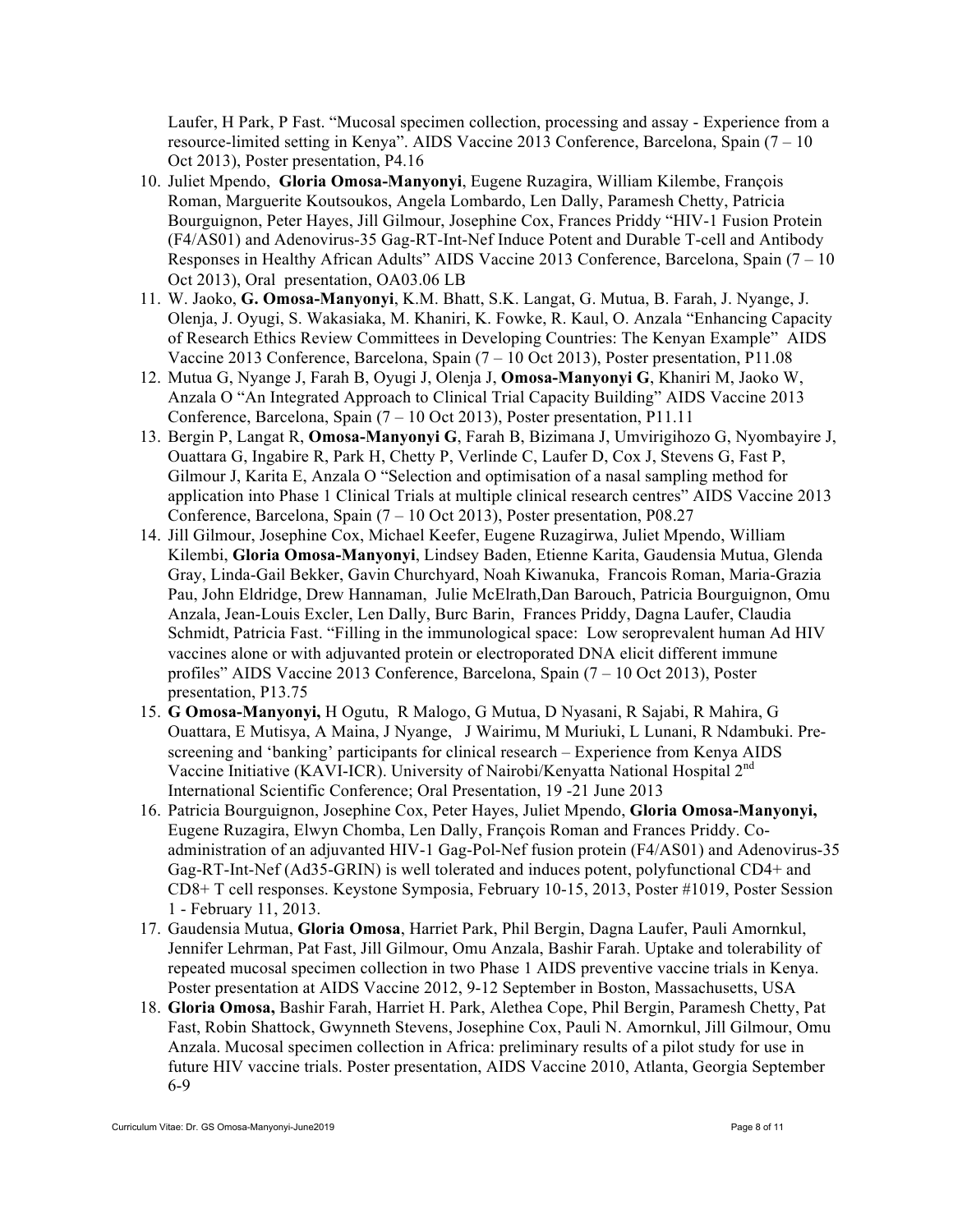- 19. **Gloria Omosa-Manyonyi**, Walter Jaoko, Omu Anzala, Hilda Ogutu, Rose Ndambuki, Sabina Wakasiaka, Priscah Wawire, Roselyn Malogo, Fred Oyugi, Samuel Kazungu, Desmond K'Owino, Bashir Farah, Micah Oyaro, Jackton Indangasi, Simon Ogola, James Onyango, Jacky Nyange, Tony Tarragona, Melissa Simek, Jennifer Lehrman, Fran Priddy, Patricia Fast. Characteristics of a cohort of Kenyans with neutralizing antibodies against HIV infection. KNH 2ND Annual Scientific Conference
- 20. **Omosa-Manyonyi G**, Jaoko W, Anzala O, Ogutu H, Ndambuki R, Wakasiaka S, Malogo R, Kayitenkore K, Karita E, Schmidt C, Fast P, Komaroff W, Cooper A, Boaz M, Gilmour J, Dally L, Ho M, Smith C, Graham B. Safety and immunogenicity of the VRC recombinant multiclade HIV-1 adenoviral vector vaccine alone or in combination with the VRC multiclade HIV-1 DNA plasmid vaccine in healthy African adults (2009). Oral presentation at The Kenya Medical Association  $36<sup>th</sup>$  Annual Scientific Conference (2008)
- 21. Kayitenkore K, **Omosa-Manyonyi G**, Bwayo J, Karita E, Jaoko WG, Schmidt C, Gilmour J, Boaz M, Than S & Graham B (2007) Safety and immunogenicity of the VRC recombinant multiclade HIV-1 adenoviral vector vaccine alone or in combination with the VRC multiclade HIV-1 DNA plasmid vaccine in healthy African adults. CROI, Los Angeles, USA
- 22. Jaoko W, **Manyonyi GO**, Bhatt K, Anzala AO, Ogutu H, Ndambuki R, Wakasiaka S, Farah BM, Ogola S, Indangasi J, Onyango J, Nyange J, Ndinya-Achola J, Thomson H, Gilmour J, Than S, Komaroff W, Kambili C, Fast P & Bwayo JJ (2006) Out of range laboratory values: a major reason for exclusion from a phase 1 HIV vaccine clinical trial, AIDS Vaccine 2006, Amsterdam, THE NETHERLANDS, August 28-September 2
- 23. **Omosa-Manyonyi G**, Jaoko WG, Wakasiaka S, Bwayo J, Anzala AO, Schmidt C, Oyaro M,Ogutu H, Farah B, Nyange J, Bender B, Odada J, Fast P & Verlinde C (2005) HIV vaccine clinical trials enrollment and retention: Experience from Kenya AIDS Vaccine Initiative (Abstract No. 309P), AIDS Vaccine 2005, Montreal, Canada, September 6-9
- 24. **Omosa-Manyonyi G**, Jaoko WG, Wakasiaka S, Bwayo J, Ndinya-Achola J, Schmidt C, Bhatt K, Ogutu H, K'Owino D, Dally L, Malogo R & Fast P (2005) Challenges experienced by the clinical team during the conduct of HIV vaccine clinical trials in Kenya (Abstract No. 323P), AIDS Vaccine 2005, Montreal, Canada, Sept 6-9
- 25. Jaoko WG, **Omosa G**, Bhatt K, Matu L, Ogutu H, Wakasiaka S, Odada J, Anzala O, Bashir F, Oyaro M, Indangasi J, Ndinya-Achola J, Schmidt C, Hanke T, McMichael A, Fast P & Bwayo J (2004) Safety and immunogenicity of DNA and MVA HIVA vaccines in Phase-1 vaccine trials in Nairobi, Kenya (Abstract No. 56), AIDS Vaccine 2004, Lausanne, Switzerland, August 6-9.
- 26. Jaoko WG, **Manyonyi GO**, Bhatt KM, Wakasiaka S, Ogutu H, Bashir FM, Anzala AO,Oyugi M, Schmidt C, Ongeri M, Waruingi W, Nyange J, Indangasi J, Bwayo JJ, Ndinya-Achola J, Mbori-Ngacha D, Ngugi E  $&$  Fast P (2004) Safety profile of DNA and MVA HIV preventive vaccines (Abstract No. ThPeA7002), 15th International AIDS conference, Bangkok, Thailand, July 11-16
- 27. Wakasiaka S, McBride M, **Omosa GM**, Bwayo JJ, Ndinya-Achola A, Jaoko WG, Anzala O, Ogutu H & Waruinge W (2004) Reasons for declining enrolment among eligible volunteers in a phase II HIV vaccine trial in Kenya (Abstract No. ThPeA7000), 15th International AIDS Conference, Bangkok, Thailand, July 11-16
- 28. Wakasiaka S, Bwayo J, Ndinya-Achola J, Jaoko WG, Anzala O, **Omosa GM**, Ogutu HA, Nyange J (2004). Enhanced volunteer recruitment in HIV vaccine trials in Kenya (Abstract No. ThPeA6999), 15th International AIDS Conference, Bangkok Thailand, July 11-16
- 29. Anzala O, **Manyonyi GO**, Jaoko W, Bashir M, Oyugi J & Bwayo J (2004) CD4+ and CD8+lymphocyte distribution among healthy Kenyans (Abstract No. ThPeA7001),  $15<sup>th</sup>$ International AIDS Conference, Bangkok, Thailand, July 11-16
- 30. Farah B, Ogola S, Indangasi J, Oyaro M, Anzala O, **Omosa-Manyonyi G**, Jaoko W, Gilmour J & Bwayo J (2004) The use of viral peptides as a quality control for ELISPOT assays in HIV-1 vaccine trials in Kenya, (Abstract No. A10065), 15th International AIDS Conference, Bangkok, Thailand, July 11-16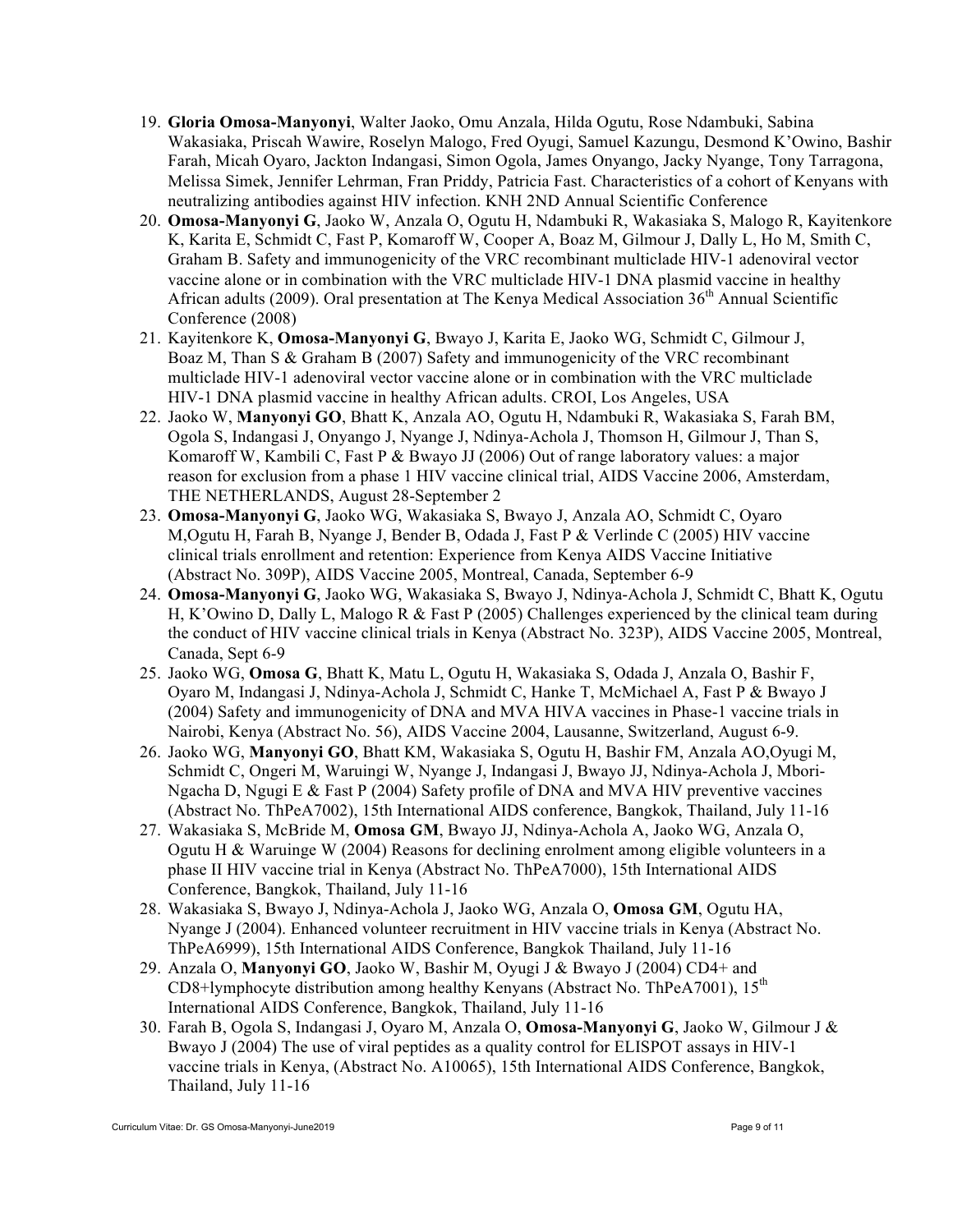- 31. **Omosa-Manyonyi G,** Jaoko W, Wakasiaka S, Ogutu H, Bashir F, Oyaro M, Bwayo J, Anzala O. Safety Issues, DNA & MVA HIV Vaccine Trials at KAVI-ICR Oral presentation at the WHO Collaborative Research Center for HIV & STDs Annual Retreat, Nairobi (Jan 2003)
- 32. **Omosa G**, Jaoko W, Wakasiaka S, Ogutu H, Bwayo J. Volunteer Recruitment for phase 1 HIV Vaccine Trials in Nairobi Poster presentation, at the 5<sup>th</sup> Annual Conference on Vaccine Research in Baltimore Maryland, USA (May 2002).

# e) **Development of educational material:**

- Medical Microbiology Online Learning Content for Bachelor of Science in Nursing (2016)
- Writing for an Academic Audience participated in module development for Association of Commonwealth Universities (ACU) Structured Training for African Researchers program (2014)
- Participated in the development of Bioethics Course Training Manual for Institutional Ethics Review Board members (awaiting printing)
- Mucosal Sample Collection and Processing Procedures for Clinical Researchers
- Introduction to Clinical Research, Good Clinical Practice, and Scientific Aspects of Clinical Trials in Infectious Diseases for Vienna School of Clinical Research Courses
- Participated in the development of the 'Kenya AIDS Vaccine Initiative HIV Vaccine Peer Leaders' Training Manual
- Participated in the development of the "Kenya National Guidelines for Research and Development of HIV/AIDS Vaccines"

## **f) Training/teaching activities**

- Faculty Teaching of Medical Microbiology to undergraduate and postgraduate medical students, University of Nairobi, Kenya
- Trainer/faculty Scientific Manuscript Writing Program:
	- o University of California San Francisco: 2015 ongoing
	- o International AIDS Vaccine Initiative: 2016 ongoing
	- o Medical Research Council/Uganda Virus Research Institute and London School Of Hygiene And Tropical Medicine (MRC/UVRI and LSHTM) Uganda Research Unit - 2018
- Trainer:
	- o Bioethics Course for Institutional Ethics Review Board (IERB) members
	- o Mucosal Sample Collection and Processing for Clinical Researchers
	- o Clinical Trials and Research Ethics in a Developing Country Setting
	- o Good Clinical Practice (GCP)
	- o Vaccine literacy training of various of health care personnel in Kenya, KAVI-ICR Community Advisory Board (CAB) and Peer Leaders on basics of HIV/STI, Clinical trials, and their roles at KAVI-ICR
	- o Clinical Trials and Research Ethics in a Developing Country Setting offered to PhD students on the International Infectious Disease and Global Health Training Program.

## **g) Student Supervision and Mentorship**

## Supervision

- 1. Brian Soita Khajonga: Supervisor MSc. Medical Microbiology, University of Nairobi. To determine the prevalence of Toxoplasmosis, and the risk factors for the transmission of *Toxoplasma gondii* infection among pregnant women at the antenatal ward of Kenyatta National Hospital (ongoing)
- 2. Dorica Ivayo Antibiotic Stewardship at Mbagathi County Hospital, Nairobi, Kenya (completed)